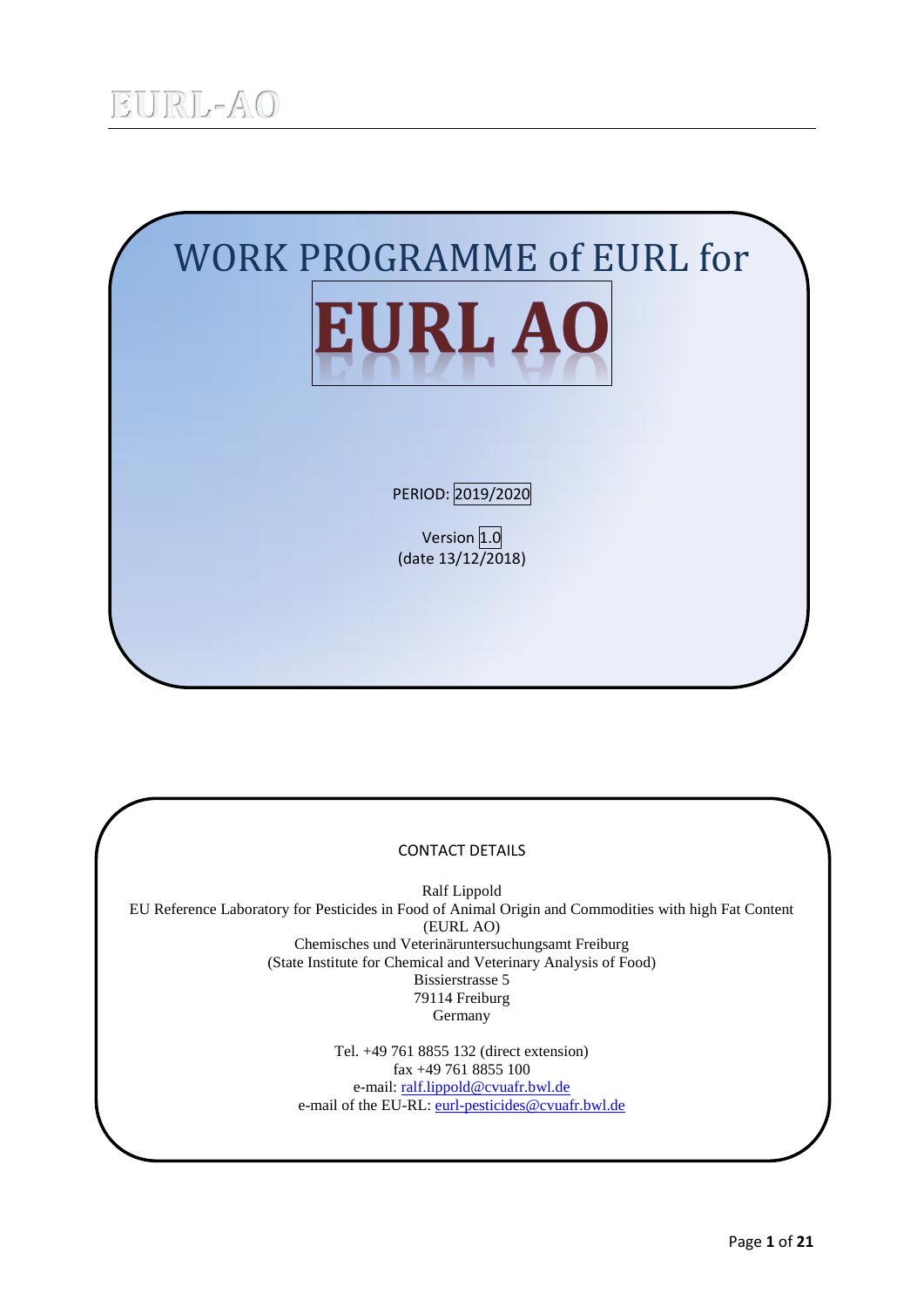## **SUMMARY**

| <b>ACTIVITIES</b>                                                                                   |
|-----------------------------------------------------------------------------------------------------|
| 1. TO ENSURE AVAILABILITY AND USE OF HIGH QUALITY<br>METHODS AND TO ENSURE HIGH QUALITY PERFORMANCE |
| 2. TO PROVIDE SCIENTIFIC AND TECHNICAL ASSISTANCE TO                                                |
| 3.<br>TO PROVIDE SCIENTIFIC AND TECHNICAL ASSISTANCE TO<br>THE EUROPEAN COMMISSION AND OTHER        |
| 4.                                                                                                  |
| 5.                                                                                                  |
|                                                                                                     |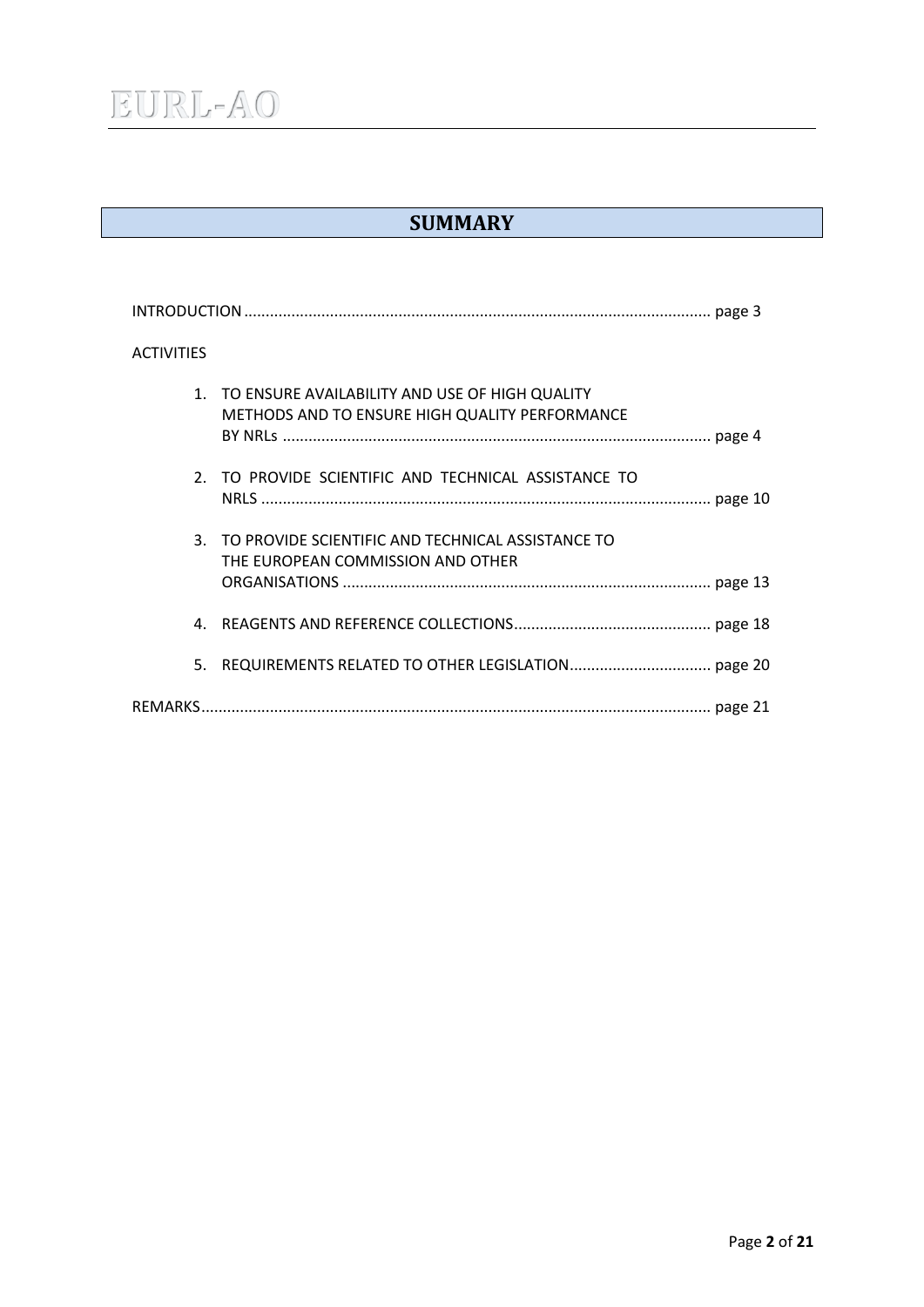## **INTRODUCTION**

European Union Reference Laboratory for Pesticides in Food of Animal Origin and Commodities with high Fat Content (EURL-AO)

EURL-AO is part of the network of the 4 EURLs (EURL-AO, EURL-CF, EURL-FV, EURL-SRM) dealing with pesticide residues in food and feed (www.eurl-pesticides.eu).

**Regulation (EU) 625/2017 Art 94(2):**

**European Union reference laboratories designated in accordance with Article 93(1**) **shall be responsible for the following tasks insofar as they are included in the reference laboratories' annual or multiannual work programmes that have been established in conformity with the objectives and priorities of the relevant work programmes adopted by the Commission in accordance with Article 36 of Regulation (EU) No 652/2014:**

*(taking into account Art 147 of (EU) 625/2017)*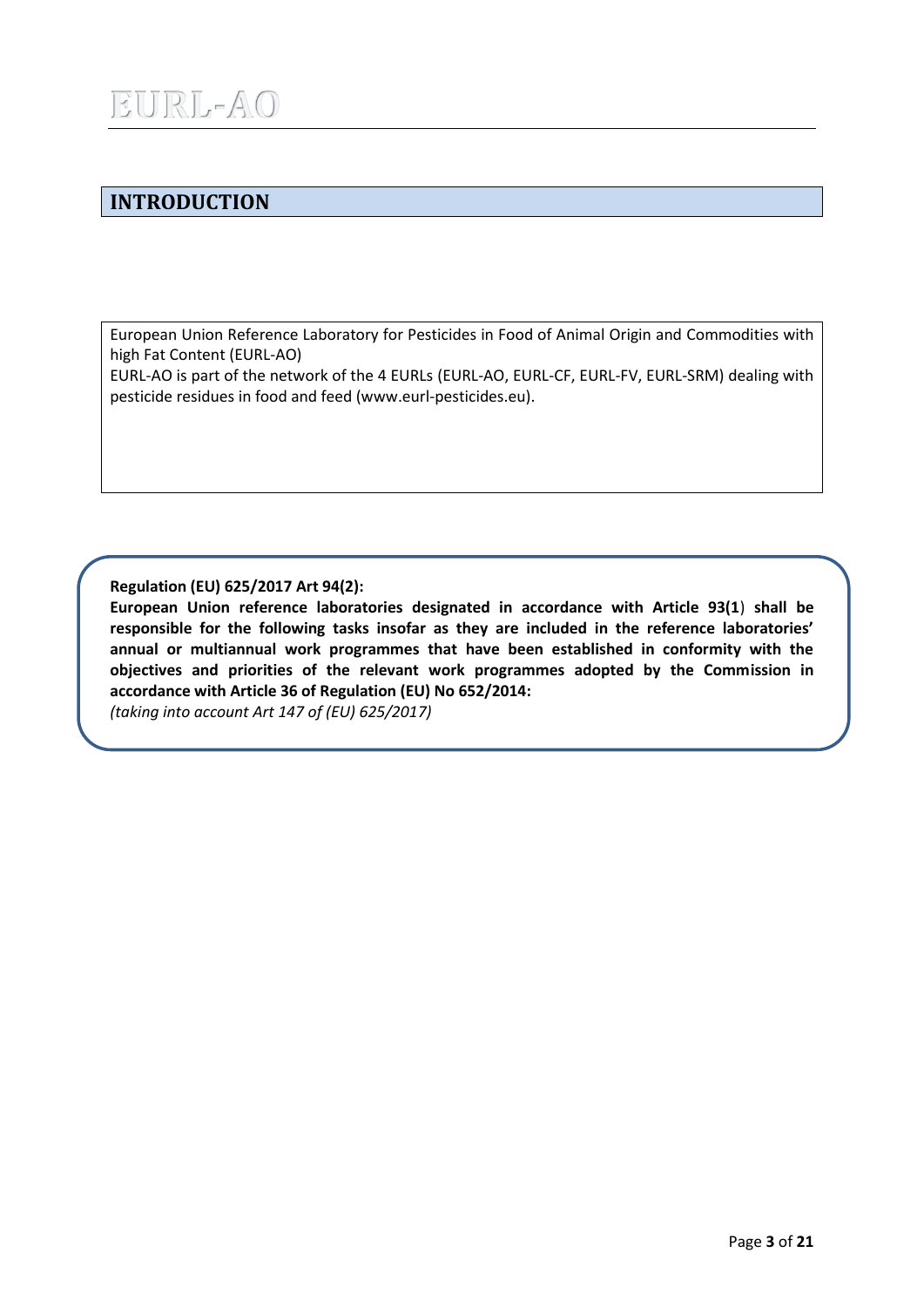<span id="page-3-0"></span>

## **TO ENSURE AVAILABILITY AND USE OF HIGH QUALITY METHODS AND TO ENSURE HIGH QUALITY PERFORMANCE BY NRLs.**

Please, provided activities related to Regulation (EU) 2017/625: (Number of Sub-activity boxes can be adjusted by EURL)

- *Art. 94.2.a Providing national reference laboratories with details and guidance on the methods of laboratory analysis, testing or diagnosis, including reference methods.*
- *Art. 94.2.b Providing reference materials to national reference laboratories*
- *Art. 94.2.c Coordinating the application by the national reference laboratories and, if necessary, by other official laboratories of the methods referred to in point (a), in particular, by organising regular inter-laboratory comparative testing or proficiency tests and by ensuring appropriate follow-up of such comparative testing or proficiency tests in accordance, where available, with internationally accepted protocols, and informing the Commission and the Member States of the results and follow-up to the inter-laboratory comparative testing or proficiency tests.*
- *Art. 94.2.l Where relevant for their area of competence, cooperate among themselves and with the Commission, as appropriate, to develop methods of analysis, testing or diagnosis of high standards.*

### Sub-activity 1.01 *Updating and evaluation of current methods used by NRLs*

**Objectives:** Keeping methods up to date and assistance for NRLs in application of methods **Description:** Certain methods for analysing pesticides in food of animal origin and high fat commodities are established in the daily routine of NRLs for a long time but also new developed methods are applied. The evaluation of the results of EU Proficiency Tests (EUPTs) of the EURL-AO (EUPT AO-01 to AO-13) shows the progress during the last years. By comparison of different methods used by the NRLs for the EU Proficiency Test the benefits and weak spots can be worked out. The NRLs can be supported in questions about optimising methods and get an overview of methods that can be used or not. With reference to the substances included in the EU MACP and mentioned in Chapter 4 and Annex II of the Working Document SANCO/12745/2013, Rev 10(3), the EURL AO will support NRLs to enhance their ability in performing analyses. More specifically, a programme will be developed for assessing and identifying improvement drivers for the analytical capabilities of all AO NRLs for substances fenpyrazamine, penflufen, sulfoxaflor, azoxystrobin, chlorobenzilate, endrin and pendimethalin among others with an aim to increase analytical capability to minimum 60% across EU labs. Further, each MRM amenable substance included in Annex II for commodities of animal origin will be assessed for analytical deficiencies and solutions will be proposed and applied. As the EU MACP and the Working Document are subject to change in 2019, the WP will be adapted accordingly. See also 2.03 and 2.04 Training Workshop.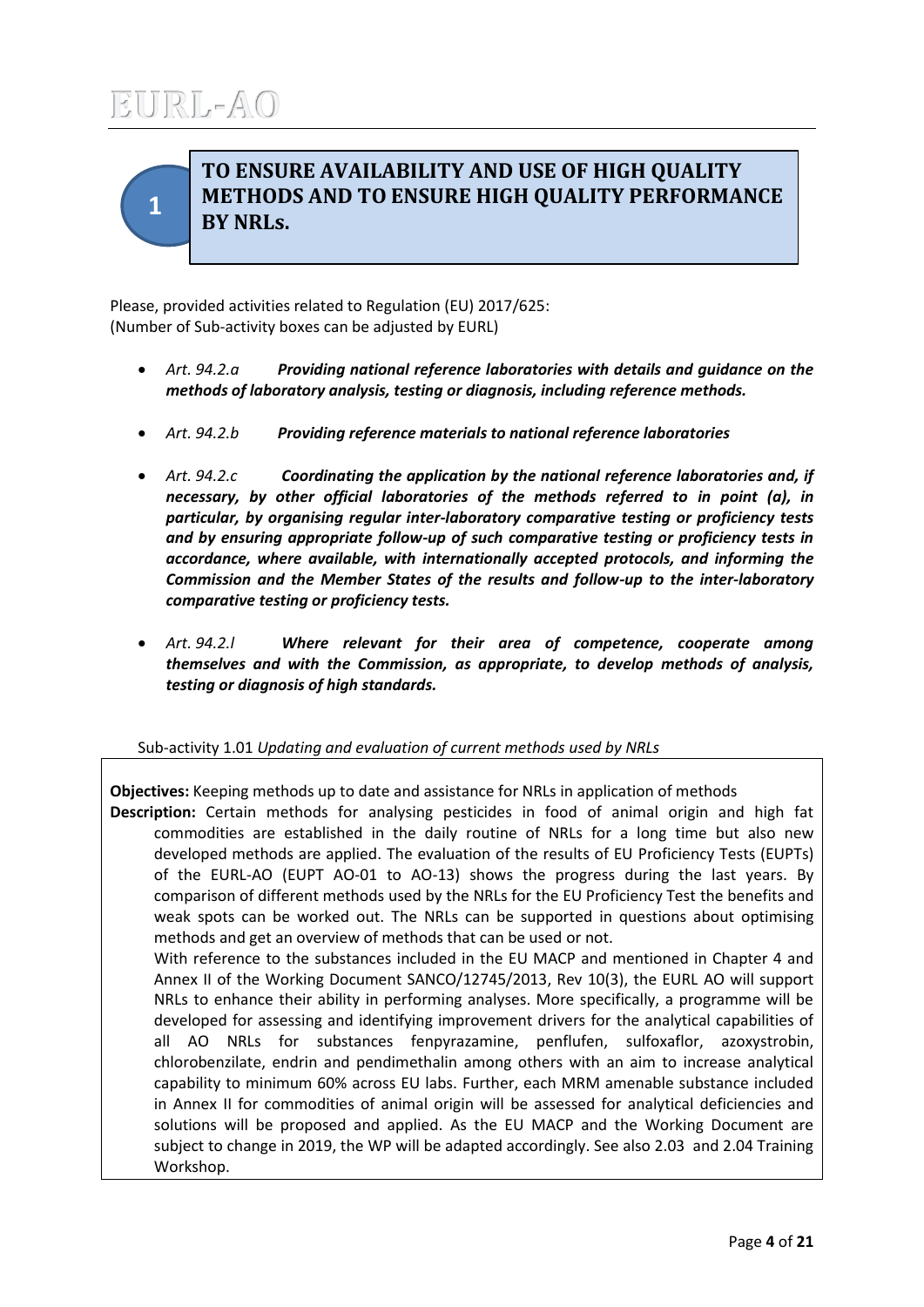

**Expected Output:** Support of NRLs (and OfLs), in particular in case of application of methods. Different methods applied at the EU Proficiency Test will be presented and discussed at the EURL-NRL-workshop. The experiences are documented in the Technical Report and are available for the NRLs on CIRCA BC by the uploaded presentations as pdf.

Report on the application of improvement measures for each of the above mentioned substances for each EU NRL/OfL AO on the basis of a development programme for 2019-2020. In cases where analytical capability for a substance does not reach 60% a list of reasons will be included per each EU NRL/OfL AO (include OfLs if applicable).

**Duration:** Throughout 2019-2020.

Sub-activity 1.02 Scope-*Extension for* organochlorine, organophosphorous and pyrethroid pesticides

**Objectives:** Assistance for NRLs extending their scope

**Description:** Certain pesticides in food of animal origin and high fat commodities (mainly organochlorine, organophosphorous and pyrethroid pesticides) can be considered as introduced in the daily routine of NRLs. The evaluation of the results of EUPTs of the EURL-AO (EUPT AO-01 to AO-13) shows the progress achieved during the last years. However, there is also further need for improvement for these groups. Therefore, the spectrum of analytes will be extended continuously. Especially Article 12 proposals for analytes of interest will be in the focus<sup>1</sup> (see sub-activity 3.4 Support of Commission and EFSA including Article 12 Proposals). At least 80 % of these pesticides will be tested if they are amenable with a MRM-method. Thereafter, method development and validation will be done for those agents.

**Expected Output:** Support of NRLs (and OfLs), in particular in case of scope extension. Developed methods, opinions and recommendations will be loaded up on CIRCA BC.

**Duration:** Throughout 2019-2020.

### Sub-activity 1.03 *Optimization of QuEChERS-EMR (Q-EMR) method*

 $\overline{a}$ 

### **Objectives**: *QuEChERS-EMR method* shall be optimized

**Description:** *QuChERS-EMR method* developed in 2017 is a multi-residue method (MRM-method) based on QuEChERS for analysis of GC amenable pesticides applying GC-MS/MS. An advantage of the method is the time saving extraction and clean-up step. The use of a commercially available clean-up sorbents replaces clean-up systems with an expensive hardware like gel permeation chromatography. In order to further optimize the clean-up effectiveness of the method non-polar solvents as keeper should be applied to avoid losses of volatile analytes in cases of evaporation or concentration of solvents. Cleaner extracts reduce instrument maintenance frequency and can thus help to reduce costs. Especially high resolution accurate mass instruments are often sensitive with respect to matrix interferences. Lowering coeluting matrix improves the robustness of the method. In addition, the effectiveness of the extraction procedure shall be tested with samples containing residues. After optimisation the method can be used for validation studies.

<sup>1</sup> 2,5-Dichlorobenzoicacidmethylester, Acequinocyl, Ametoctradin, Benalaxyl-M (Benlaxyl as indicator), Bixafen, Bupirimate, Chlorantraniliprole, Chlorsulfuron, Chromafenozide, Clethodim, Cycloxydim, Cyflufenamid, Denathoniumbenzoate, Diclofop, Emamectin, Etridiazole, Fenazaquin, Fenbuconazole, Flubendiamide, Fluometuron, Fluopicolide, Fluopyram, Fluquinconazole, Fluxapyroxad, Hexythiazox, Imidacloprid, Mandipropamid, Metaflumizone, Metamitron, Myclobutanil, Napropamide, Pencycuron, Penflufen, Prochloraz, Profoxydim, Proquinazid, Pyridalyl, Pyriofenone, Sintofen(akaCintofen), Spinetoram, Spiromesifen, Spirotetramat, Tau-Fluvalinate, Tebufenozide, Tefluthrin, Terbuthylazine, Thiencarbazone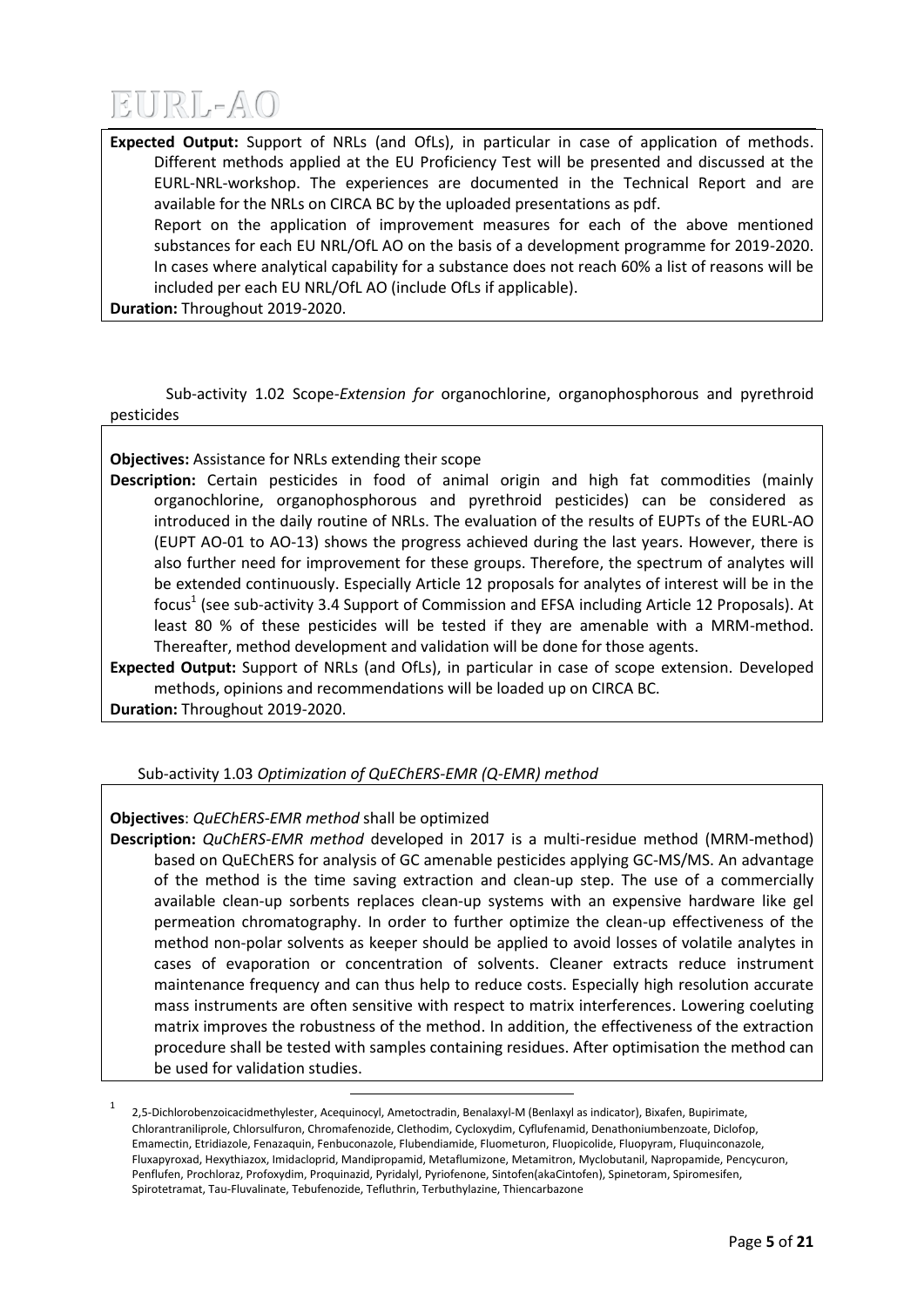**Expected Output:** Support of NRLs (and OfLs), in particular in case of effective and fast clean up methods. A method report will be published via CIRCA BC.

**Duration:** Up to 4 months in 2019.

Sub-activity 1.04 *Extension of Commodity Groups for New Method for GC and LC amenable pesticides*

**Objectives**: Q-EMR method shall be extended to further commodity groups.

**Description:** Quantitative method validation with GC-MS/MS was performed for the matrices liver and eggs in 2017 and for meat and fish in 2018. This work will be expanded to other matrices of interest e.g. milk, milk powder, milk based baby food, plant oil, honey or fat for GC-MS/MS as well as for LC-MS/MS. Moreover, method development and optimization should be done especially for LC-MS in matrix liver. The pesticide scope of the validation studies includes especially Chlorpyrifos, Emamectin, Ethoprophos, Fluquinconazole, Cyhalothrin, Cypermethrin and other relevant substances, at lower LOQ levels following the publication of the EFSA opinion for pesticides on food for infants and young children with ADI < 0.0026mg/kgbw.

**Expected Output:** Support of NRLs (and OfLs), in particular in case of commodity extension (espec. liver for LC amenable pesticides and a method for pesticide residues at low levels in milk and infant formulae). Method reports will be published via CIRCA BC.

**Duration:** Throughout 2019-2020.

Sub-activity 1.05 Development and validation of a Multi Residue Method for high fat content commodities

**Objectives**: Development and validation of a routine MRM method for high fat content commodities of plant origin (cooperation with EURL FV)

**Description:** The EURL AO is mainly responsible for food of animal origin, but also for commodities with high fat content. Commodities with high fat content of plant origin are part of the annex in SANTE Document 2017/11813. In group 4a and 4bexamples of these commodities are given. The EURL-FV will optimise and validate a method for the analysis of residues of pesticides included in the MACP in high fat content commodities of plant origin for which no effective analytical methods, which can be implemented in routine, are available. The selected commodities will be for example palm fat, cocoa (coffee) beans, sesame seeds/paste. Even though they are not included in Annex A of the MACP, they are of high interest for the laboratories, especially for those performing official controls on imported products under Regulation (EC) No 669/2009. EURL-AO (and EURL for high fat content commodities), will implement the developed methods in the laboratory and will perform a small monitoring of pesticide residues in real samples of such nature.

**Expected Output:** 1 Technical report and/or scientific publication **Duration:** 4 months in 2020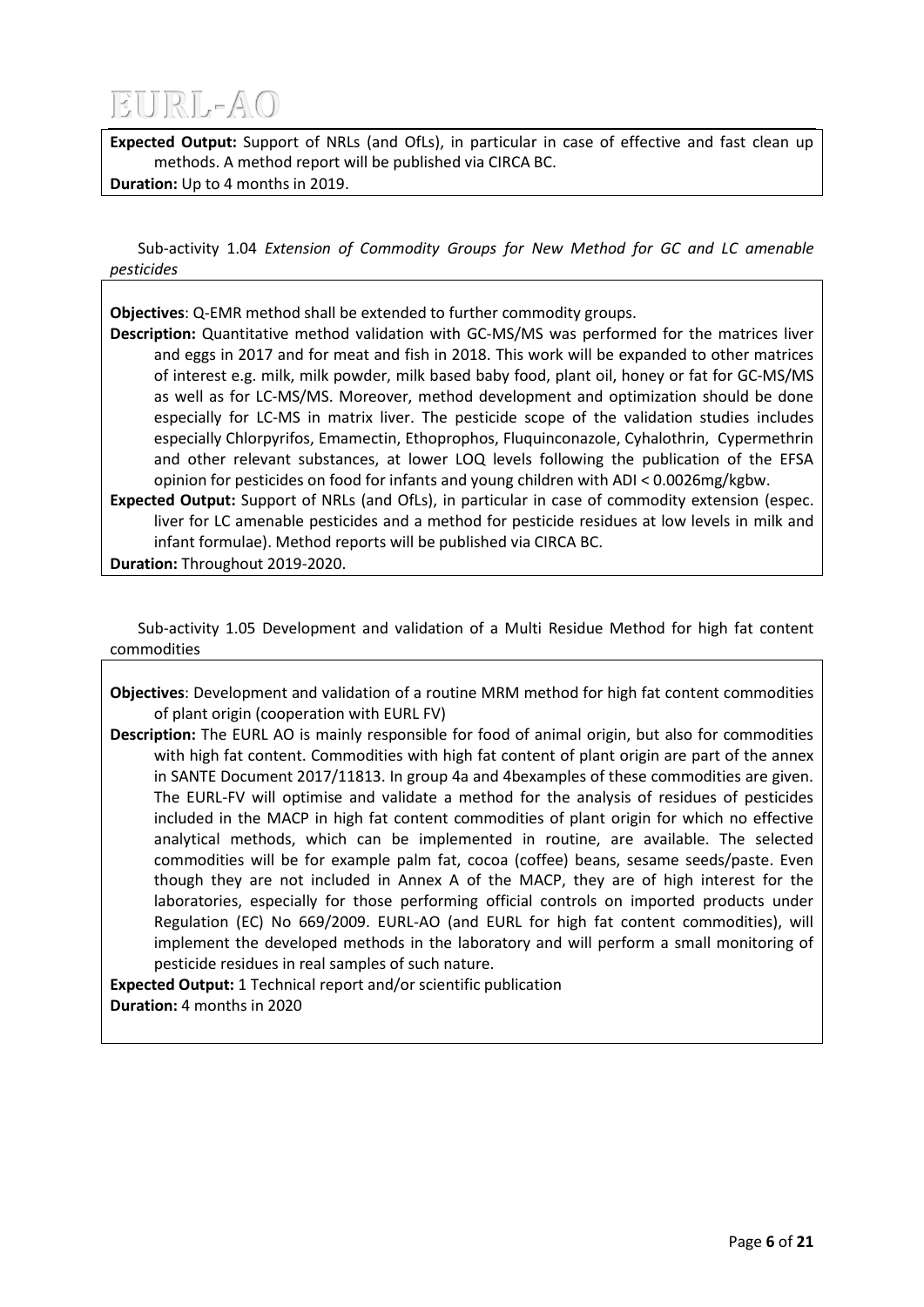Sub-activity 1.06 *Accurate Mass GC-Orbitrap and LC-Q-ToF*

**Objectives**: Development of a screening method with GC and LC accurate mass instrumentation

**Description:** For screening of a higher number of pesticides the use of high resolution accurate mass screening instruments like GC or LC coupled ToF or Orbitrap can be used to check for MRL compliance of the samples. Especially with increasing demand on pesticide residue laboratories to increase their scope of analysis high resolution accurate mass systems have found increasing popularity in this area. The information obtained can be used to reanalyse the sample in case of later findings. Matrices of interest are for example eggs, milk, milk powder and milk based baby food, liver, meat, fatty matrices on plant origin or honey. At least the development and validation of 2 screening methods will be performed.

 The main focus of these instruments was set on developing screening methods and not much work has been done on use of these systems for quantitative methods. Therefore at least one quantitative method for a matrix of interest should be developed and compared with GC-MS/MS or LC-MS/MS.

Optional: comparison of results with equipment of different manufacturers in cooperation with other labs.

**Expected Output:** Support of NRLs (and OfLs), in particular in case of implementation of screening and quantitative methods for high resolution accurate mass instrumentation. A method report will be published on CIRCA BC. The results will be presented in an international scientific workshop.

**Duration:** Permanent task in 2019 and 2020

Sub-activity 1.07 *Standards of Metabolites and Inclusion in Multi Residue Methods*

**Objectives**: Availability of Standards for Metabolites of Pesticides and the possibility of their Inclusion in Multi Residue Methods

**Description:** The MRL definitions include quite a number of pesticides metabolites of these pesticides. In many cases metabolites included in the residue definition are not commercially available. It is planned to check the availability of metabolites for pesticides in food of animal origin and store the data found in an Excel table. The Excel table is available for the network of the EURLs for pesticides (EURL  $-$  NRL  $-$  OfL) in CIRCA BC and updated regularly [\(https://circabc.europa.eu/d/a/workspace/SpacesStore/3f0c398a-e5fc-4a7d-a206-](https://circabc.europa.eu/d/a/workspace/SpacesStore/3f0c398a-e5fc-4a7d-a206-6e7a04eee3b1/List_of_Metabolites_Availability(0).xlsx) [6e7a04eee3b1/List\\_of\\_Metabolites\\_Availability\(0\).xlsx\)](https://circabc.europa.eu/d/a/workspace/SpacesStore/3f0c398a-e5fc-4a7d-a206-6e7a04eee3b1/List_of_Metabolites_Availability(0).xlsx).

This task is a cooperation with the German BVL and the other EURLs for pesticides residues. If new metabolite standards are commercially available the EURL AO will check if they can be analysed within existing multi residue methods.

**Expected Output:** Support of NRLs (and OfLs), in particular in case of scope extension, List of pesticides to be selected for Standard metabolites mixtures **Duration:** Throughout 2019-2020.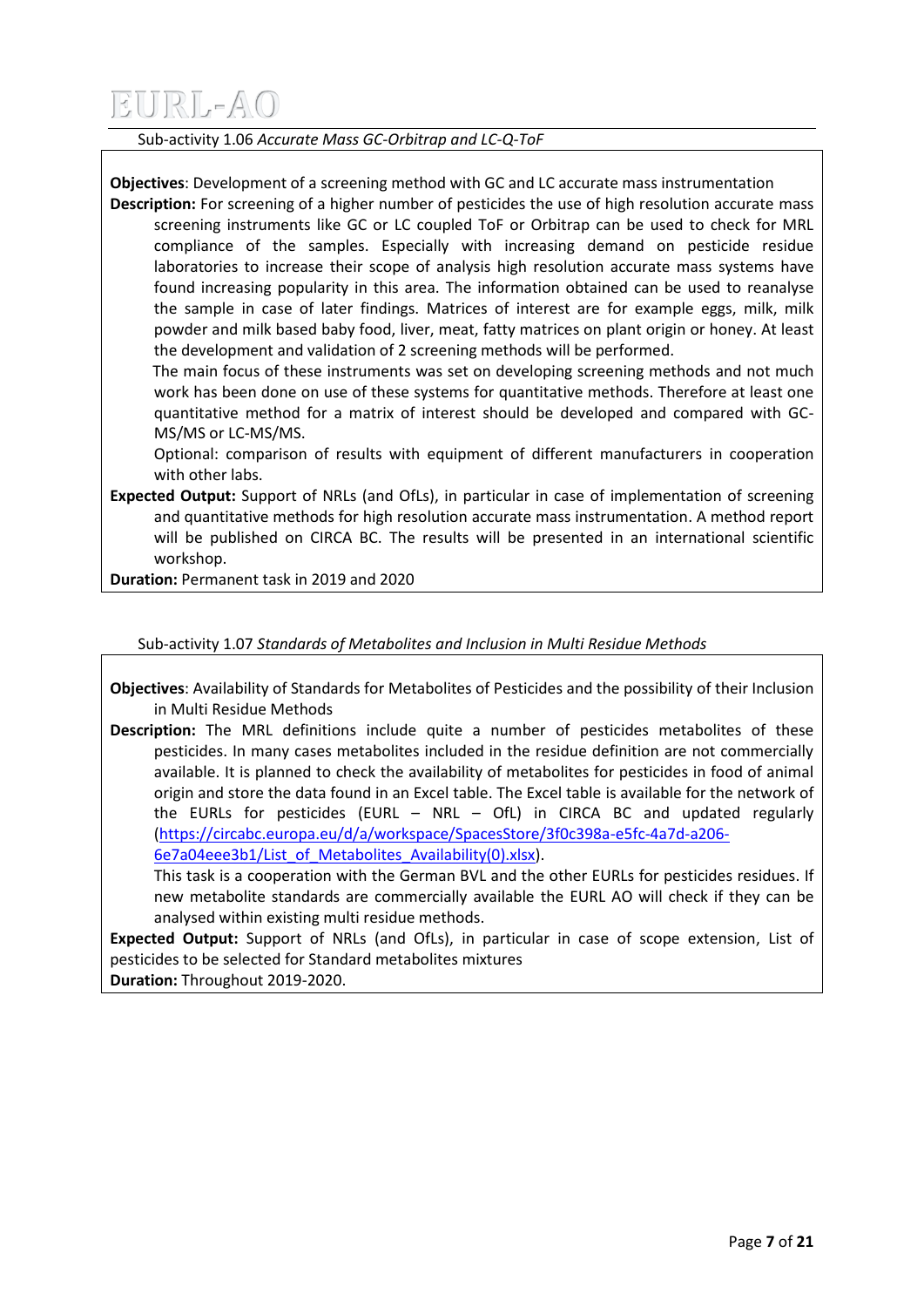### Sub-activity 1.08 Investigation on pesticide stock solutions and pesticide standard mixtures

**Objectives**: Is it possible to make commercially pesticide standard mixtures and stock solutions available and are the laboratories interested in such solutions

**Description:** NRLs and OfLs have a big workload allocated to prepare standard mixture from neat standards. Reason is that they have to analyse for a high number of different pesticides, typically >300. The neat standards must be dissolved to stock solutions at e.g. 1 mg/ml and relevant mixtures of compounds then combined for use in the laboratory (calibration of the instruments, preparing control samples). If such mixtures are commercially available the laboratories will save a lot of time. However, at the time being no standardised mixtures are available and each laboratory uses own mixtures mainly based on the history in the individual laboratories. Therefore, the possibility of buying stock solution could be another approach and a way of standardizing the minimum scope of the laboratories. Further effects are the elimination of the big workload weighting of neat standards and errors in preparing stock solutions. In addition, the approach ensures the availability of individual standards for confirmation purposes.

However, the first step is checking whether the companies are interested in producing such standards in solvents for an affordable price. In this case a questionnaire will be send to the NRL and OfL laboratories to scrutinize the necessity of the laboratories. The summarized outcome of the survey will then be forwarded to the vendors. Then the vendors can decide whether they will offer harmonized stock solutions and/or solution with pesticide mixtures.

However, it can be assumed that weighing a big amount of pesticides, e.g. several grams of pesticides, will be easier to handle and more precise than the actual praxis of the laboratories to weigh 10-25 mg of each compound being in there scope (> 300 weighing tasks). At the workshop of the EURL-NRL-AO network (October 2018 in Freiburg) the participants voted to follow such an approach and to include this task into the work programme 2019/20.

**Expected Output**: Support of NRLs (and OfLs), in particular in case of scope extension, list of pesticides to be selected for standard mixtures, report of the result from the questionnaire and the expression of interest from the vendors.

**Duration:** Throughout 2019-2020.

Sub-activity 1.09 *EUPT AO-14 (Art. 94.2.c)*

**Objectives**: Performing a High Quality Proficiency Test

**Description:** Performance of a proficiency test (EUPT) for MRM-pesticides. EUPT AO-14 will be performed with all NRLs and OfLs of the EU Member States and Associated States. It is designed for 90 to 130 participating laboratories (intention 110: 28 NRLs, 78 EU-OFLs, 2 EFTA laboratories, 1 Candidate State laboratory and 1 Third Country laboratory) and the target analytes lists will comprise about 50 to 80 MRM-pesticides (intention 65) which are part of the MACP and the Working Document SANCO/12745/2013 Ver10. According to the General Protocol for EU proficiency tests the target pesticide list will fixed in January 2019 with the assistance of the members of the Scientific Committee for EUPTs. The PT will be performed and evaluated in accordance with the General Protocol for EU proficiency tests for pesticide residues in food and feed. The time schedule will be coordinated with the other pesticide EURLs and the Commission to avoid overlapping periods. The planed matrix is liver and will be performed in cooperation with the EURL for Single Residue Methods.

**Expected Output:** Report on EUPT AO-14, certificates to participants. **Duration:** 2019-2020.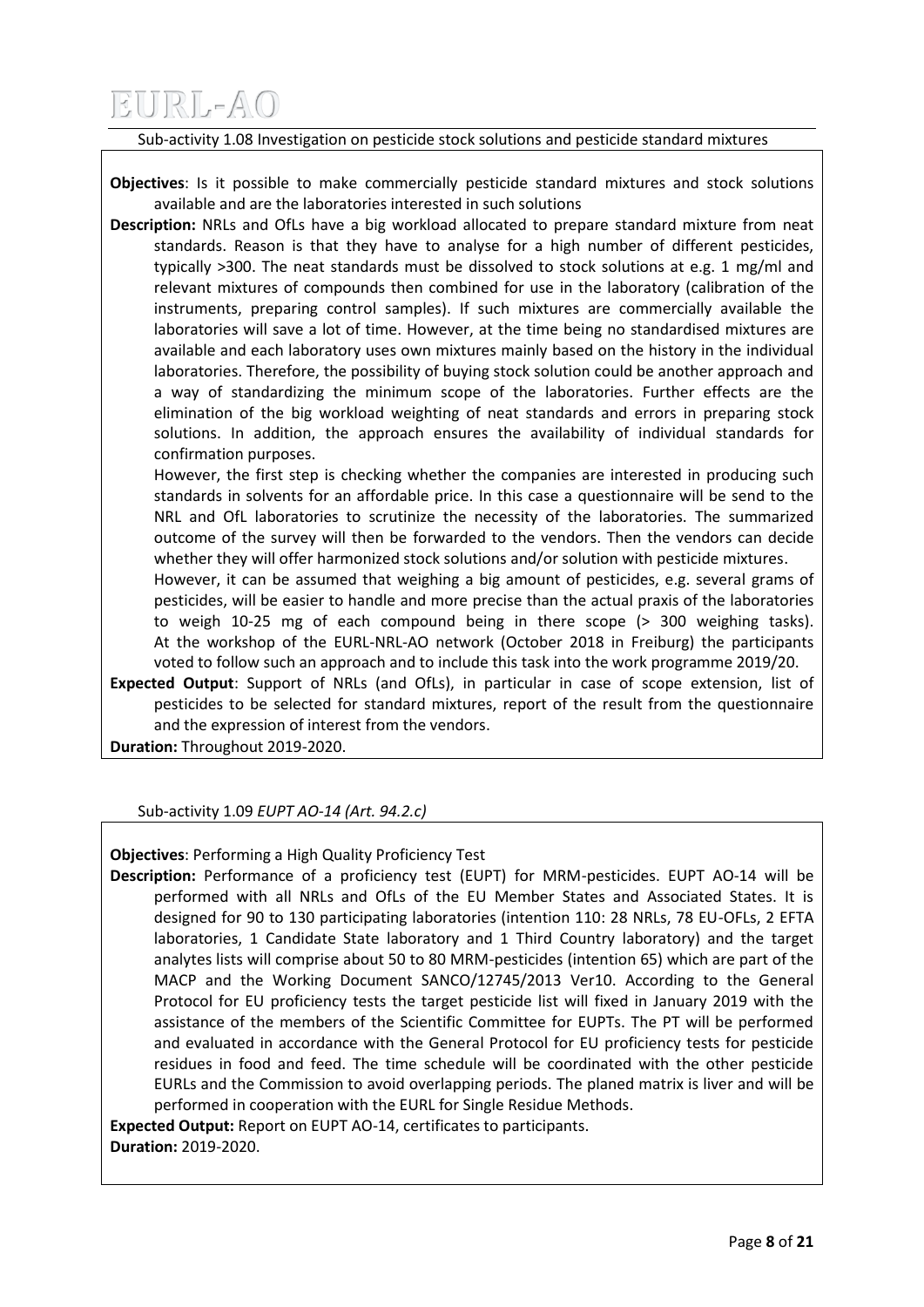

Sub-activity 1.10 *EUPT AO-15 (Art. 94.2.c)*

**Objectives**: Performing a High Quality Proficiency Test

**Description:** Performance of a proficiency test (EUPT) for MRM-pesticides. EUPT AO-15 will be performed with all NRLs and OfLs of the EU Member States and Associated States. It is designed for 90 to 130 participating laboratories (intention 110: 28 NRLs, 78 EU-OFLs, 2 EFTA laboratories, 1 Candidate State laboratory and 1 Third Country laboratory) and the target analytes lists will comprise about 50 to 80 MRM-pesticides (intention 65) which are part of the MACP and the Working Document SANCO/12745/2013 Ver10 or newer. According to the General Protocol for EU proficiency tests the target pesticide list will fixed around January 2020 with the assistance of the members of the Scientific Committee for EUPTs. The PT will be performed and evaluated in accordance with the General Protocol for EU proficiency tests for pesticide residues in food and feed. The time schedule will be coordinated with the other pesticide EURLs and the Commission to avoid overlapping periods. The matrix will be is approximately plant oil.

**Expected Output:** Report on EUPT AO-15, certificates to participants. **Duration:** 2019-2020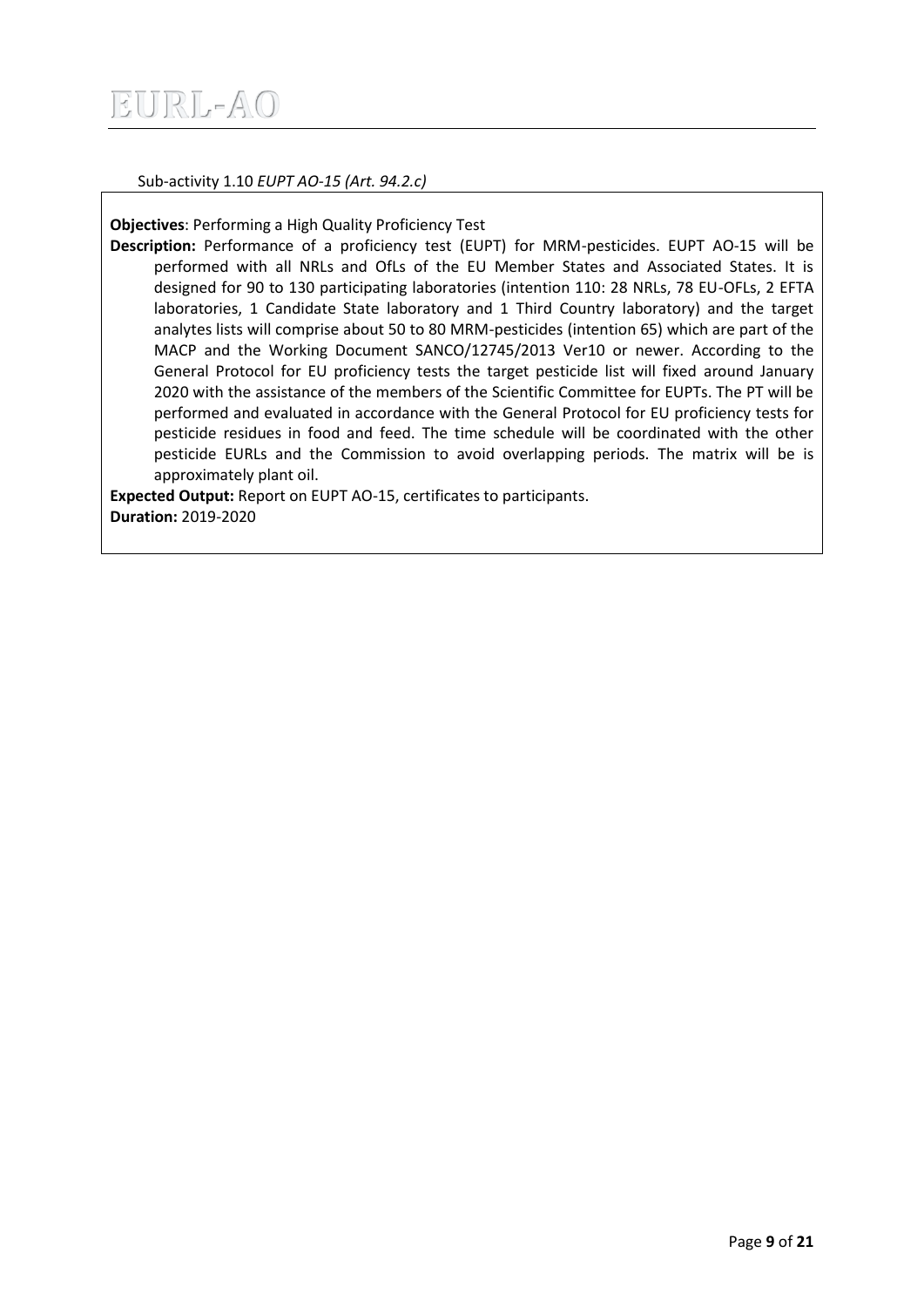<span id="page-9-0"></span>**2**

## **TO PROVIDE SCIENTIFIC AND TECHNICAL ASSISTANCE TO NRLs**

Please, provided activities related to Regulation (EU) 2017/625: (Number of Sub-activity boxes can be adjusted by EURL)

- *Art. 94.2.d Coordinating practical arrangements necessary to apply new methods of laboratory analysis, testing or diagnosis, and informing national reference laboratories of advances in this field.*
- $\bullet$
- *Art. 94.2.e Conducting training courses for staff from national reference laboratories and, if needed, from other official laboratories, as well as of experts from third countries.*
- $\bullet$
- *Art. 94.2.g Providing information on relevant national, Union and international research activities to national reference laboratories.*

Sub-activity 2.01 *Workshop with NRLs AO; Art. 94.2.d and 94.2.g*

**Objectives:** Discussion of EUPT AO-14 and general Exchange of Information Description: The joint workshop in Copenhagen will allow the comprehensive exchange of information on the results of EUPT AO-14. In addition, also other important analytical developments and aspects of general importance will be exchanged. Number of participants: 32 (28 NRLs, 4 experts)

**Expected Output:** Carrying out the workshop with comprehensive exchange of information and strengthening of the cooperation between the EURL, NRLs and COM. The presentations will be available in CIRCA BC. Evaluation schemes will be analysed.

**Duration:** During 2019

Sub-activity 2.02 *Workshop with NRLs AO; Art. 94.2.d and 94.2.g*

**Objectives:** Discussion of EUPT AO-15 and general Exchange of Information **Description:** The workshop in Freiburg will allow the comprehensive exchange of information on the

results of EUPT AO-15. In addition, also other important analytical developments and aspects of general importance will be exchanged. Number of participants: 32 (28 NRLs, 4 experts) **Expected Output:** Carrying out the workshop with comprehensive exchange of information and strengthening of the cooperation between the EURL, NRLs and COM. The presentations will be

available in CIRCA BC. Evaluation schemes will be analysed.

**Duration:** During 2020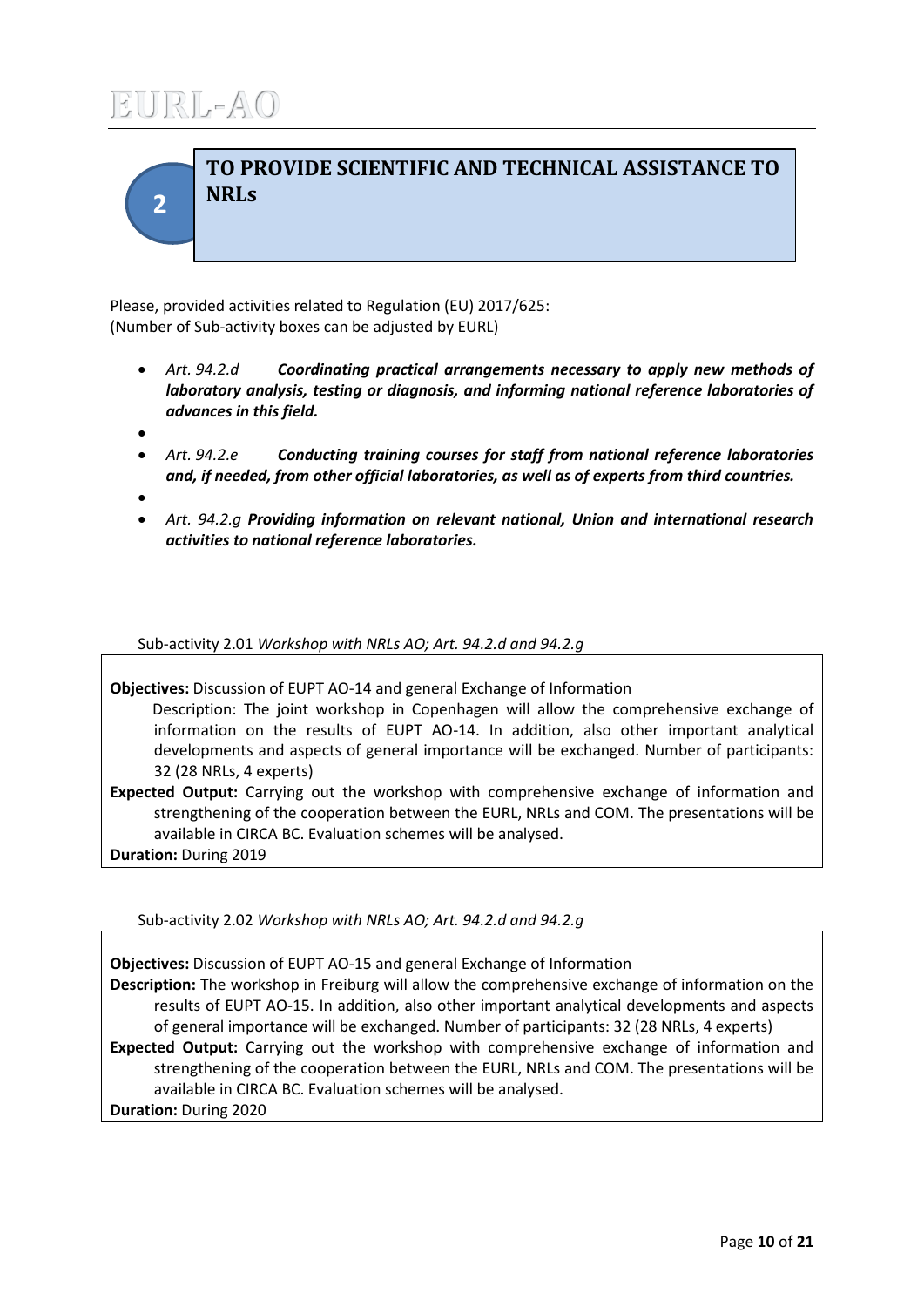### Sub-activity 2.03 *Training Workshop (Art. 94.2.e)*

**Objectives**: Training on methods and evaluation

**Description**: Representatives of NRLs will be invited to attend a training in Freiburg in 2019. It will take place after or before the workshop (see2.1). The training will cover technical aspects as regards the analysis of pesticides on products of AO, including those with low analytical capabilities indicated in Chapter 4 of document SANCO/12745/2013 Rev10, and the exchange of experiences among participants. Special needs and problems of the laboratories will be considered in the design of the training program.

**Expected Output**: An evaluation will be performed. Lessons and presentations will available in CIRCA BC. A report will be written will be uploaded on CIRCA BC.

**Duration**: During 2019

Sub-activity 2.04 *Training Workshop (Art. 94.2.e)*

**Objectives**: Training of methods and evaluation

**Description**: Representatives of NRLs will be invited to attend a training in Freiburg in 2020. It will take place after or before the workshop 2.2. The training will cover technical aspects as regards the analysis of pesticides on products of AO including those with low analytical capabilities indicated in Chapter 4 of document SANCO/12745/2013 (latest version) and the exchange of experiences among participants. Special needs and problems of the laboratories will be considered in the design of the training program.

**Expected Output**: An evaluation will be performed. Lessons and presentations will available in CIRCA BC. A report will be written will be uploaded on CIRCA BC.

**Duration:** During 2020

Sub-activity 2.05 *Visit of a NRL (Art. 94.2.e)*

**Objectives**: Visit of a NRL with obvious analytical problems in 2019

**Description**: An NRL with obvious analytical difficulties will be visited allowing to identify problems directly in the laboratory – according to the experience, the identification of the real reason for underperformance is difficult on basis of questionnaires and/or exchange of emails and phone calls. The NRL will be selected after the evaluation of EUPT AO-14 and the Commission will be informed about the selected NRL.

**Expected Output**: Issues will be faced at the NRL and solutions to solve possible problems will be developed. A mission report will be written.

**Duration:** During 2019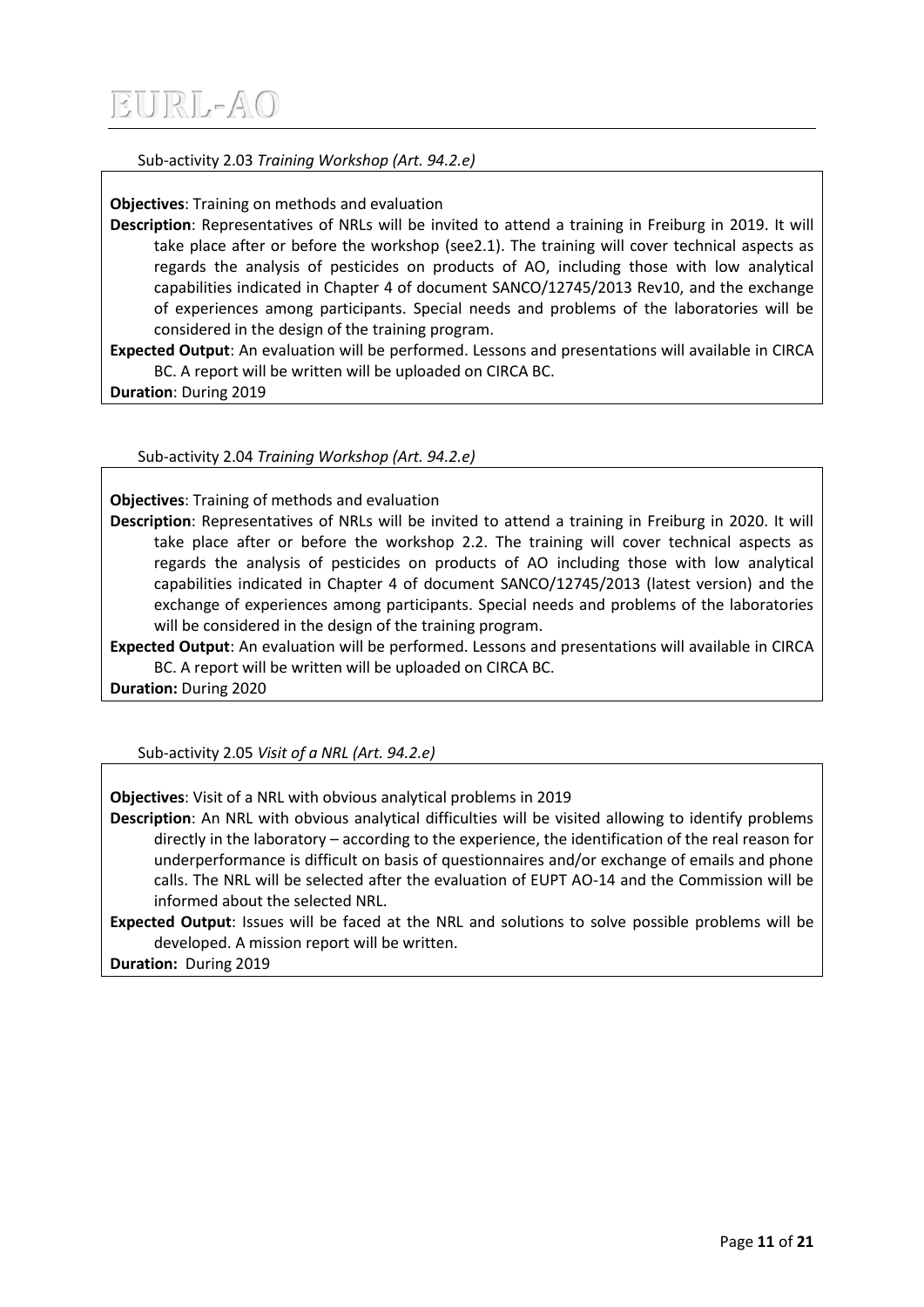Sub-activity 2.06 *Visit of a NRL (Art. 94.2.e)*

**Objectives**: Visit of a NRL with obvious analytical problems in 2020

**Description**: An NRL with obvious analytical difficulties will be visited allowing to identify problems directly in the laboratory – according to the experience, the identification of the real reason for underperformance is difficult on basis of questionnaires and/or exchange of emails and phone calls. The NRL will be selected after the evaluation of EUPT AO-15 and the Commission will be informed about the selected NRL.

**Expected Output**: To face issues within the NRL and to help overcoming possible problems. A mission report will be written.

**Duration:** During 2020

Sub-activity 2.07 *Test Material Service (Art. 94.2.d)*

**Objectives**: Test Material Service

**Description:** Rest overs from previous EUPT AO will be offered to NRLs (and OfLs) via CIRCA BC to be used for the internal quality control. On the request of NRLs (and OfLs) Test Items from previous EUPT AO will be sent to these laboratories. The analysis of the Test Items assists laboratories to check the quality of their methods and especially to identify any bias in results. **Expected Output:** To improve the quality of the pesticide residue analysis. The number of requests will be reported in the technical report 2020.

**Duration:** Throughout 2019-2020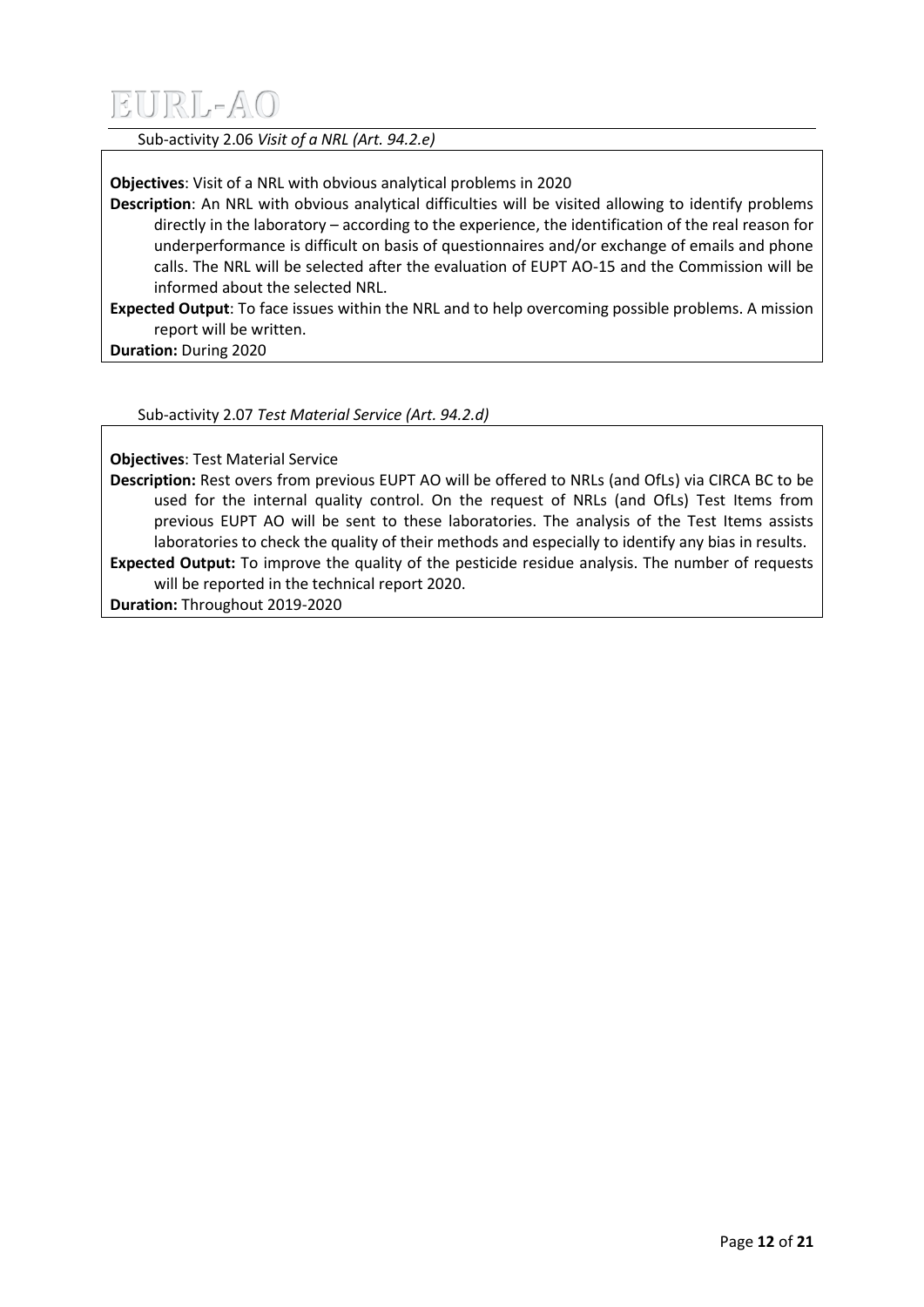<span id="page-12-0"></span>

### **TO PROVIDE SCIENTIFIC AND TECHNICAL ASSISTANCE TO THE EUROPEAN COMMISSION AND OTHER ORGANISATIONS**

Please, provided activities related to Regulation (EU) 2017/625: (Number of Sub-activity boxes can be adjusted by EURL)

- *Art. 94.2.f Providing scientific and technical assistance to the Commission within the scope of their mission.*
- *Art. 94.2.h Collaborating within the scope of their mission with laboratories in third countries and with the European Food Safety Authority (EFSA), the European Medicines Agency (EMA) and the European Centre for Disease Prevention and Control (ECDC).*
- *Art. 94.2.i Assisting actively in the diagnosis of outbreaks in Member States of foodborne, zoonotic or animal diseases, or of pests of plants, by carrying out confirmatory diagnosis, characterisation and taxonomic or epizootic studies on pathogen isolates or pest specimens.*

Sub-activity 3.01 *Technical and Financial Report for 2018, Art. 94.2.f*

**Objectives**: Provision of information to the European Commission concerning funds granted. **Description**: In the frame of providing detailed information to the European Commission concerning the funds granted for the work program of 2018, the EURL AO will draft and submit by 30 April 2019 a full financial and technical report. **Expected Output**: Technical and Financial Report for 2018. **Duration**: < 1 month in 2019

Sub-activity 3.02 Interim *Technical and Financial Report for 2019, Art. 94.2.f*

**Objectives**: Provision of information to the European Commission concerning funds granted. **Description**: In the frame of providing detailed information to the European Commission concerning the funds granted for the work program of 2019 and 2020, the EURL AO will draft and submit an interim financial and technical report describing the activities in 2019. **Expected Output**: Interim Technical Report and Interim Financial Report for 2019 **Duration**: < 1 month in 2020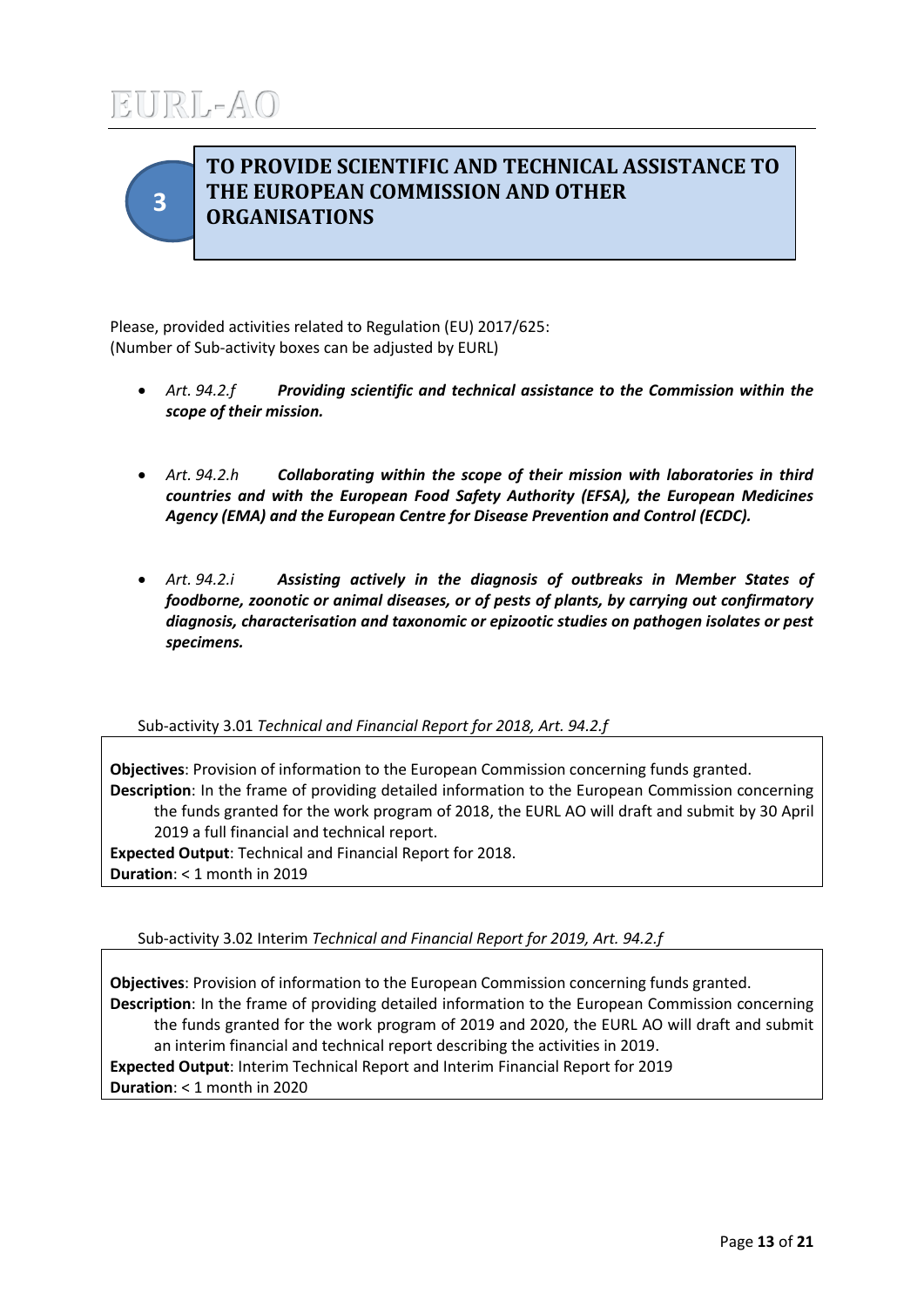Sub-activity 3.03 *Planned activities and estimated budget for 2021 onwards, Art. 94.2.f*

**Objectives**: Provision of information to the European Commission concerning WP 2021 **Description**: In the frame of Regulation 625/2017, the EURL AO will draft and submit a budget estimation for the Work Program planned for 2021.

**Expected Output**: working program and budget estimation for 2021 onwards. **Duration**: 4 month in 2020

Sub-activity 3.04 *NRL-OfL-Contacts¸ (Art. 94.2.f)*

**Objectives**: Maintenance of contacts to official laboratories (OFLs) and National Reference Laboratories (NRLs)

**Description**: For the EURL/NRL network, the list of all NRLs and contact points in the field "pesticides in food of animal origin and commodities with high fat content" will be kept updated. The list of NRLs will be published on the web page of EURL AO. In addition, all OfLs as reported by the NRLs will be added to another list and will be made available to the Commission and NRLs. This task will be performed in close cooperation with the EURL for Single Residue Methods (EURL SRM).

**Expected Output**: Transparency on NRLs and OfLs, Clarification on inclusion of OfLs in EUPTs **Duration**:Throughout 2019-2020

Sub-activity 3.05 Support of Commission and EFSA including Article *12 Proposals (Art. 94.2.f)*

**Objectives**: Support of Commission and EFSA

**Description**: Scientific support to the Commission and EFSA as regards the evaluation of possible applicability of proposed post-registration methods in routine analysis laboratories and residue definitions, esp. in the case of article 12 proposals. If it is necessary to establish achievable LOQs for pesticides being considered as of low importance for food of animal origin and therefore not in the scope of EURL AO commercially available standards will be purchased and minimal validations according SANTE AQC Guidance Document in as much cases as possible will be performed.

**Expected Output**: Responses to consultation requirements, to EFSA`s Reasoned Opinions and to European Commission`s Draft Proposals. **Duration**: Throughout 2019-2020

Sub-activity 3.06 *Documentation services I (Art. 94.2.f)*

**Objectives**: Maintenance of EURL website

**Description**: Maintenance of the EURL-website in cooperation with the other EURLs for pesticide residues, exchange of information via the website and updating on regular basis with the particular aim of disseminating information to NRLs. Information about important improvements of analytical methodology and major changes in EU legislation.

**Expected Output**: Always updated EURL website.

**Duration**: Throughout 2019-2020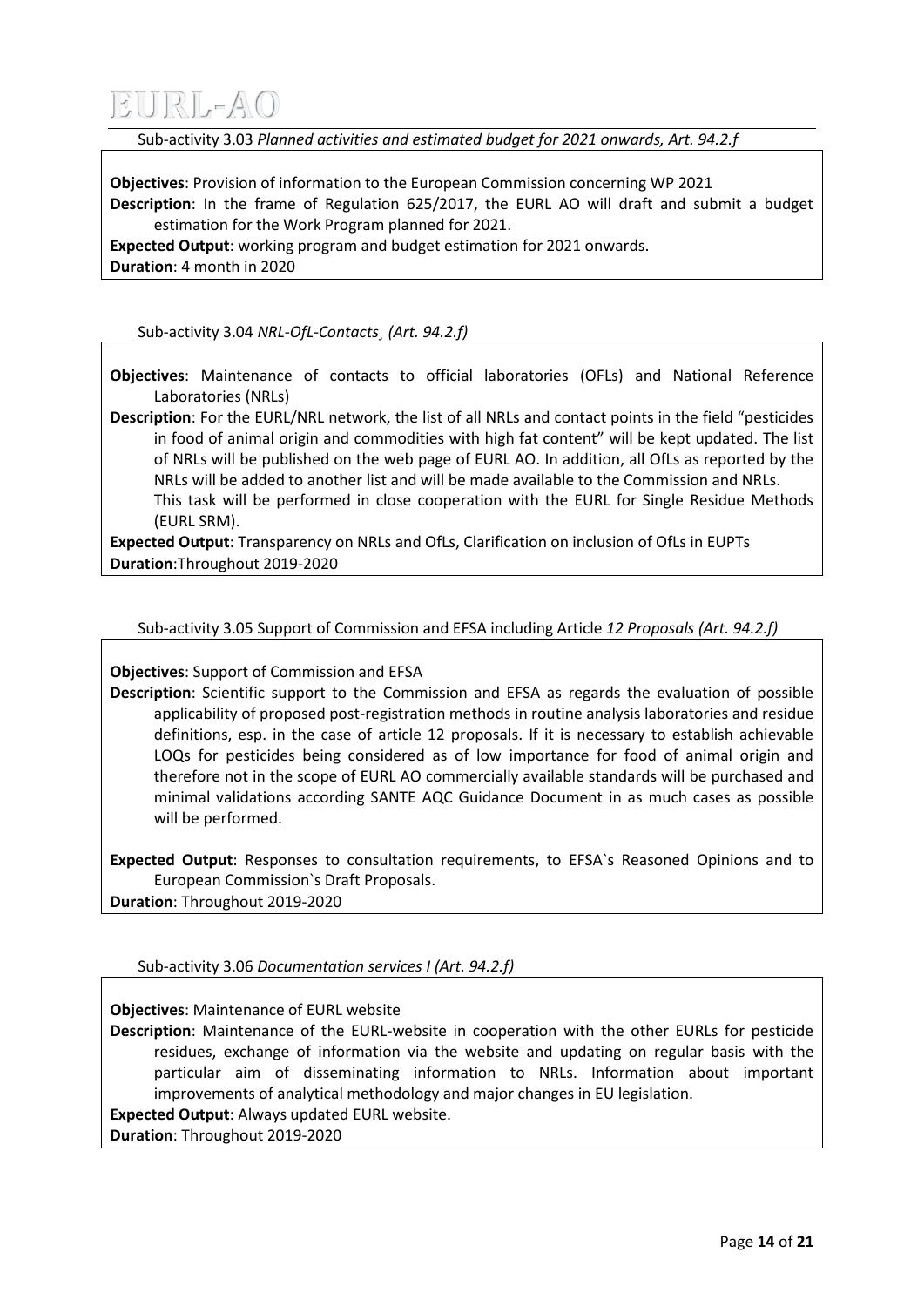Sub-activity 3.07 *Documentation services II (Art. 94.2.f)*

**Objectives**: Maintenance of CIRCA BC platform

**Description**: Maintenance of the CIRCA-BC Domain in cooperation with the other EURLs for pesticide residues; continuous provision of the status of the enrolled members, updating of the content **Expected Output**: Actual information in CIRCA BC.

**Duration**: Throughout 2019-2020

Sub-activity 3.08 *Co-ordinating meetings I (Art. 94.2.f)*

**Objectives**: Participation in annual co-ordinating meetings and general management activities of the EURLs for Pesticides

**Description**: Inter-EURL-meetings in some cases in presence of DG-SANTE representatives will be carried out with the aim to discuss, plan, coordinate or evaluate EURL-activities such as the preparation of work programs, EUPTs or web-applications. In certain cases online-meetings or tele-conferences will be carried out. Date and place of these events will be decided later.

**Expected Output**: Exchange and harmonizing of information; meeting reports.

**Duration**: Throughout 2019-2020

Sub-activity 3.09 *Co-ordinating meetings II (Art. 94.2.f)*

**Objectives**: Participation in annual co-ordinating meetings and general management activities of the Commission

**Description**: If planned by the Commission, participation in annual co-ordinating meetings and general management activities of the Commission (e.g. meetings between COM and directors of EURLs or between COM and the new EURLs for contaminants**)**

**Expected Output**: Exchange and harmonizing of information; meeting reports. **Duration**: Throughout 2019-2020

Sub-activity 3.10 *International Cooperation (Art. 94.2.h)*

**Objectives**: Cooperation with international organizations, in particular EFSA, CEN, WHO and UNEP, and other institutes, and dissemination of information

**Description**: If required, cooperation with international organizations**,** also for harmonization of requirements in the field of pesticides analysis, where necessary. Participation in the  $7<sup>th</sup>$ LAPRW in Foz do Iguazu (Brazil - May 2019), in the Nordic Pesticide Residue Workshop in Oslo (Norway - June 2019), RAFA Prague (Czech Republic – November 2019) and in the 13<sup>th</sup> EPRW in Granada, (May 2020) and other conferences for dissemination of information and achievements of the EURL.

**Expected Output**: Exchange of relevant information via oral and/or poster presentations. **Duration**: Throughout 2019-2020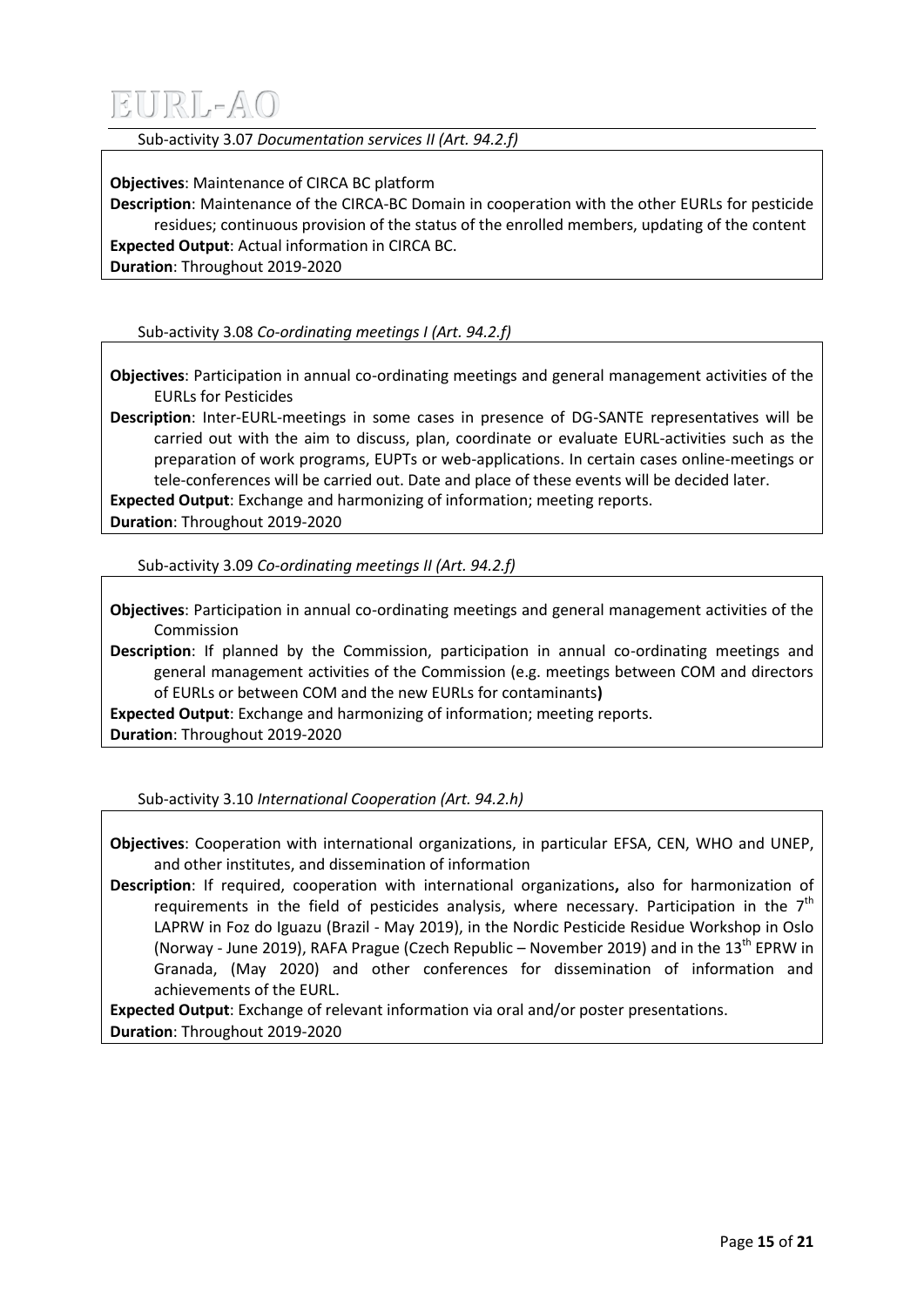

Sub-activity 3.11 *Scientific Committee for EUPT (Art. 94.2.f)*

**Objectives**: Harmonized Procedures for EUPTs for Pesticide Residues

**Description**: Online and mail discussions about matrices and target lists for EUPTs. EURL AO participates in all meetings to discuss and evaluate individual EUPT results and overall EUPT performances.

**Expected Output**: Harmonized EUPTs for Pesticide Residues **Duration**: Throughout 2019-2020

Sub-activity 3.12 *Scientific Committee for the SANTE Document (Art. 94.2.f)*

**Objectives**: Harmonized Analytical Quality Control for Pesticide Residue Analysis **Description**: Contribute in the revision of "Method Validation and Quality Control Procedures for Pesticide Residue Analysis in Food and Feed": Participation in all meetings of the Advisory Group for the improvement of the document and contributions by mail contacts. **Expected Output**: Harmonized Procedures for Analytical Quality Control in Pesticide Residue Analysis **Duration**: Throughout 2019-2020

Sub-activity 3.13 *Analytical and Scientific Support for NRLs (Art. 94.2.f)*

**Objectives**: Solving of Analytical Problems and Interpretation of Data / Documents

**Description**: General scientific information will be provided to NRLs. In particular in case of problems, NRLs will be supported with methods for MRM-pesticides. In certain cases also the analytes could be supplied (e.g. in case of lack of information about pesticides and the availability of the standards, degradation of standards).

**Expected Output**: Report concerning the number and type of requests that the NRLs will have in 2019/2020 and to how many of those the EURL-AO managed to respond.

**Duration**: Throughout 2019-2020task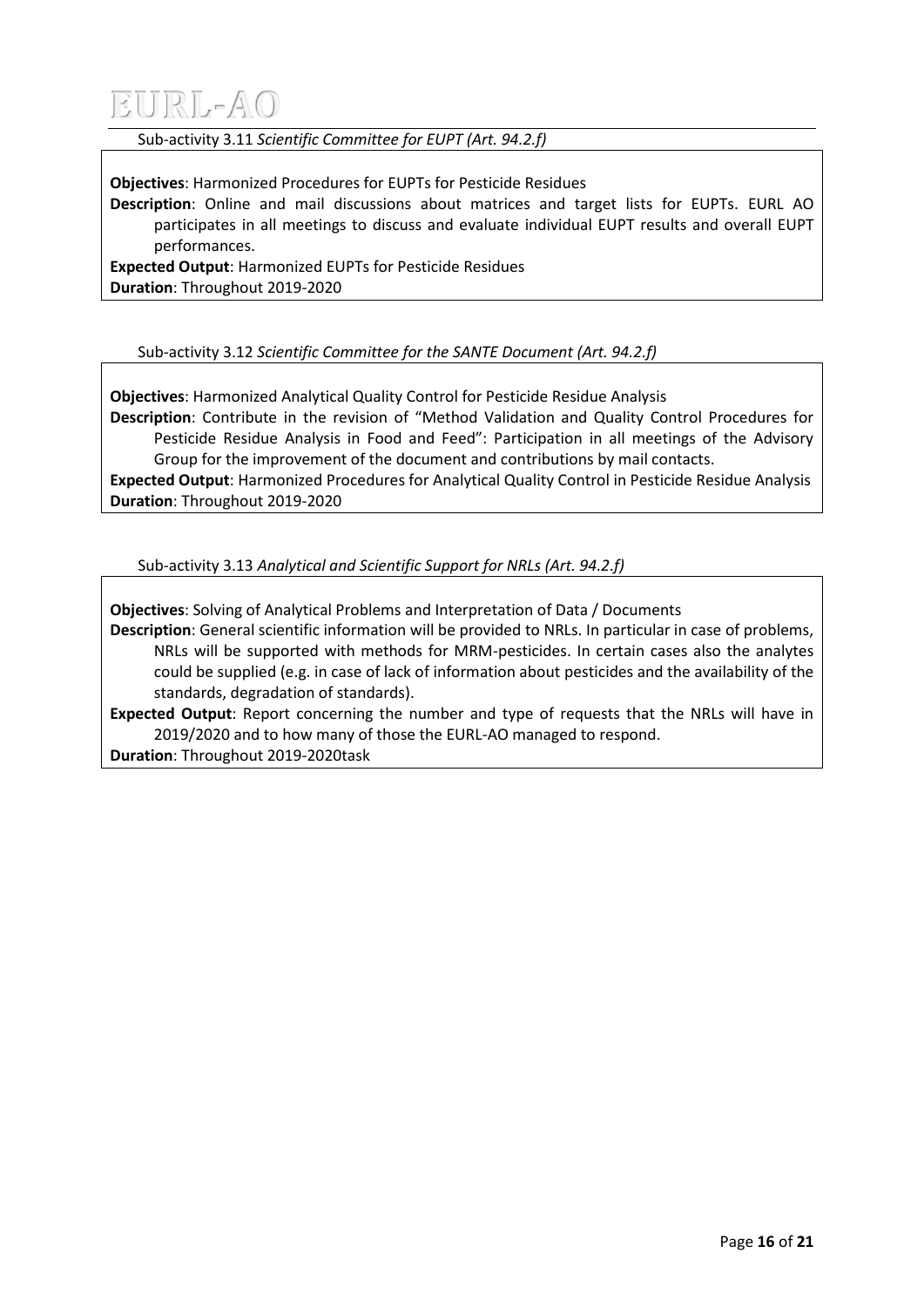Sub-activity 3.14 *Monitoring of milk and milk based baby food*

### **Objectives**: *Analysis of milk based baby food*.

**Description:** Milk and milk based baby food deriving from at least 5 different EU –member states should be analysed for the occurrence GC and LC amenable pesticides. A quantitative multi residue method for GC-MS/MS and LC-MS/MS developed and validated before will be applied (see task 1.04). The pesticide scope will include Chlorpyrifos, Emamectin, Ethoprophos, Fluquinconazole, Cyhalothrin, Cypermethrin and other relevant substances from the list of the German BfR. The analysis will be performed in cooperation with the EURL for Single Residue Methods in CVUA Stuttgart (samples to be shared for the analysis of the full residue definition)

Samples taken in Spain, Denmark and Germany are planned yet. In addition, EURL AO will contact NRLs to provide samples of milk and milk based baby food from their local market..

The number of milk samples analysed will be about 50 whereas the majority will be taken from the German market. Hint: the final number will depend on the number of samples EURL AO is able to obtain from the market, and as such it may be lower or higher than 50.

In addition, the number of infant sample will be about 50, too, whereas the majority will be taken from the German market. Hint: the final number will depend on the number of samples EURL AO is able to obtain from the market, and as such it may be lower or higher than 50. If possible, at least 6 of the following product categories of Infant formulae shall be analysed: Infant formula; lactose-free infant formula; hypo-allergenic infant formula (containing hydrolyzed milk proteins); infant formula suitable for reflux disease; infant formula suitable for coeliac disease; organic infant formula; soya based infant formula.

**Expected Output:** Monitoring the exposure of milk (part I) and milk based baby food (part II) in the EU. A report will be communicated to the European Commission. **Duration:** 2019 and 2020.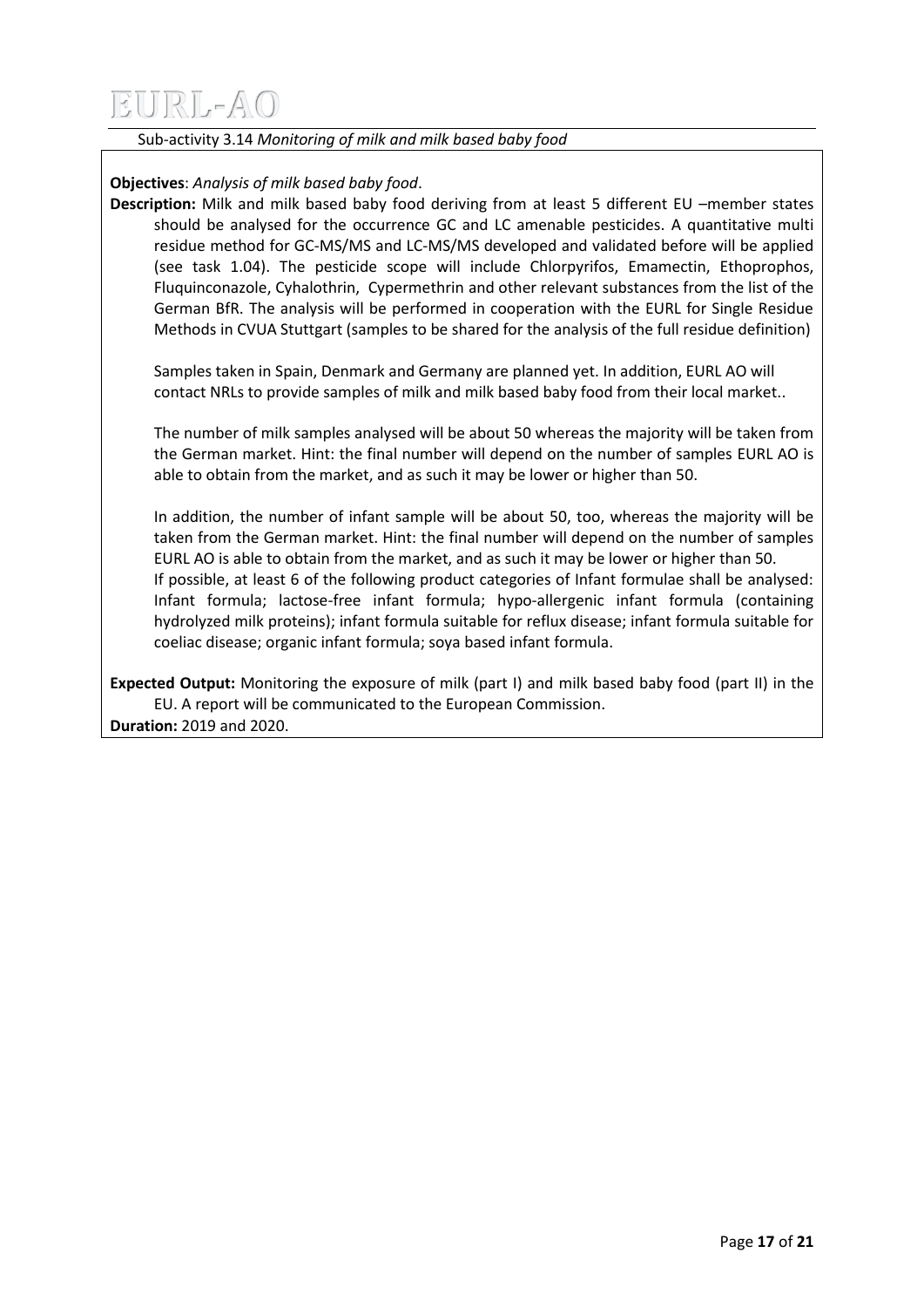<span id="page-17-0"></span>

Please, provided activities related to Regulation (EU) 2017/625: (Number of Sub-activity boxes can be adjusted by EURL)

- *Art. 94.2.*j *Coordinating or performing tests for the verification of the quality of reagents and lots of reagents used for the diagnosis of foodborne, zoonotic or animal diseases and pests of plants.*
- - *Art. 94.2.k Where relevant for their area of competence, establishing and maintaining: i. reference collections of pests of plants and/or reference strains of pathogenic agents;*
		- *ii. reference collections of materials intended to come into contact with food used to calibrate analytical equipment and provide samples thereof to national reference laboratories;*
		- *iii. up-to-date lists of available reference substances and reagents and of manufacturers and suppliers of such substances and reagents.*

### Sub-activity 4.1 *(name of Sub-activity)*

Objectives: Description: Expected Output: Duration:

Sub-activity 4.2 *(name of Sub-activity)*

Objectives: Description: Expected Output: Duration:

### Sub-activity 4.3 *(name of Sub-activity)*

Objectives: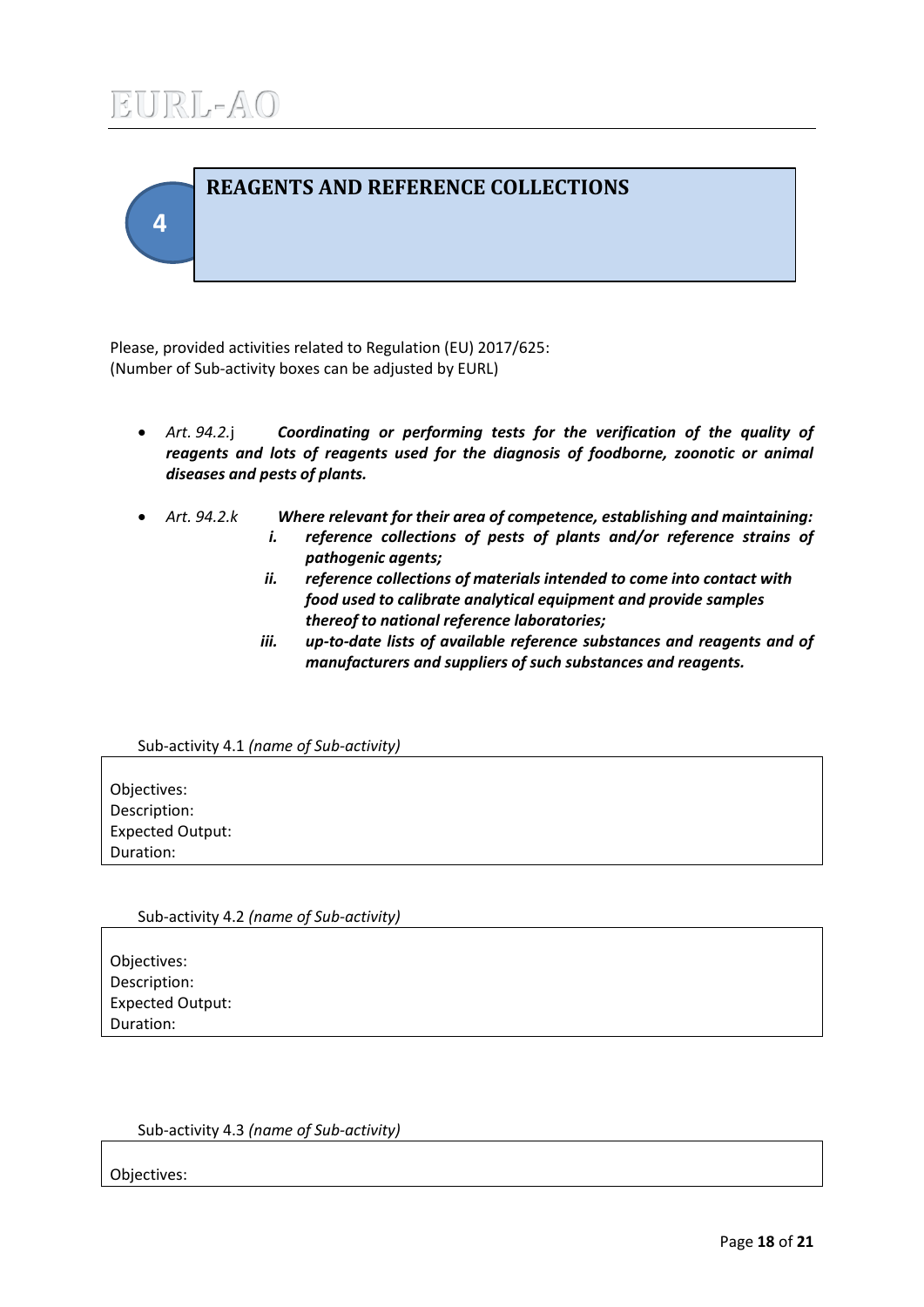

Description: Expected Output: Duration:

### Sub-activity 4.x *(name of Sub-activity)*

Objectives: Description: Expected Output: Duration: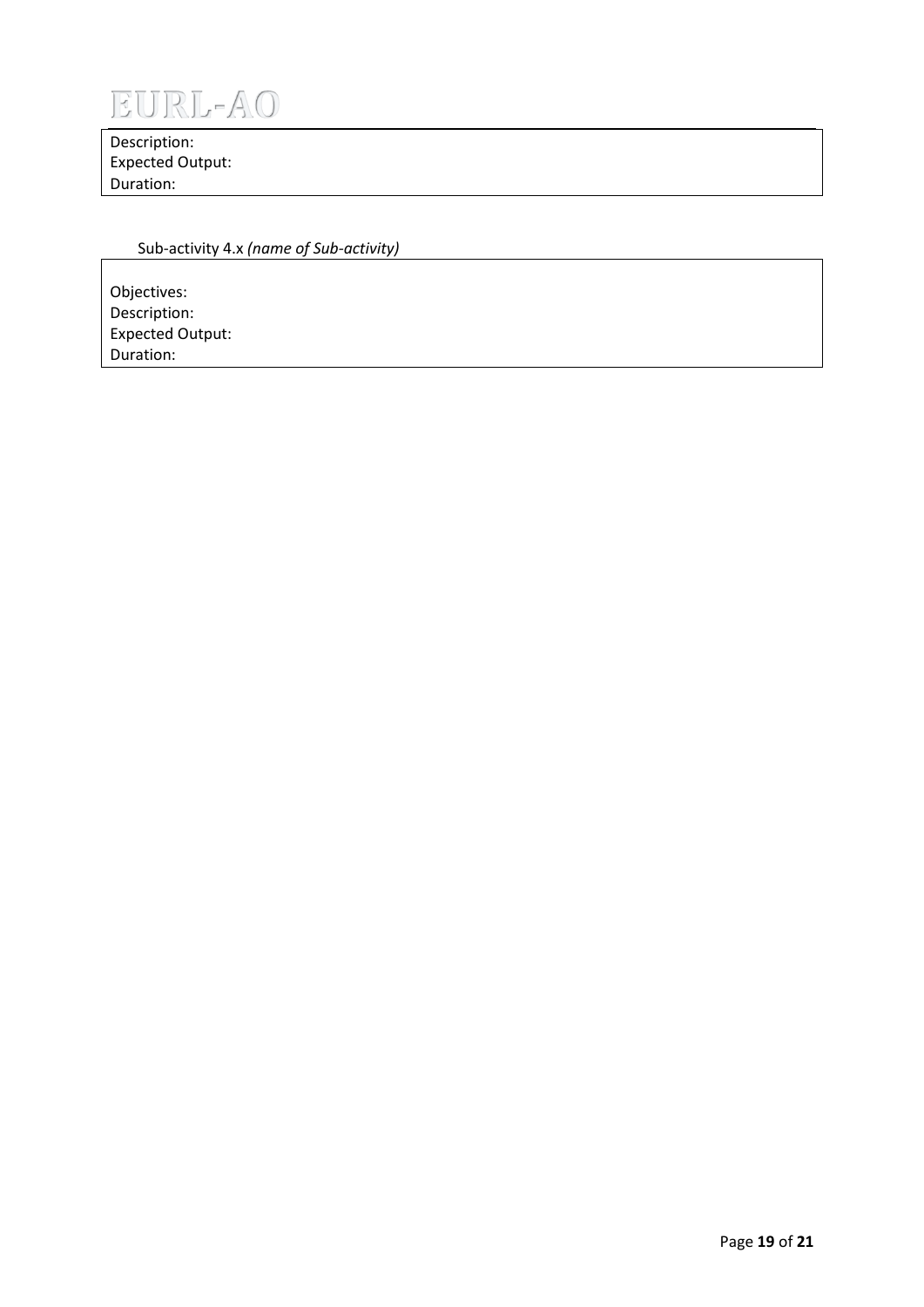

<span id="page-19-0"></span>

Please specify applicable legislation: (Number of Sub-activity boxes can be adjusted)

Sub-activity 5.1 *(name of Sub-activity)*

Objectives: Description: Expected Output: Duration: